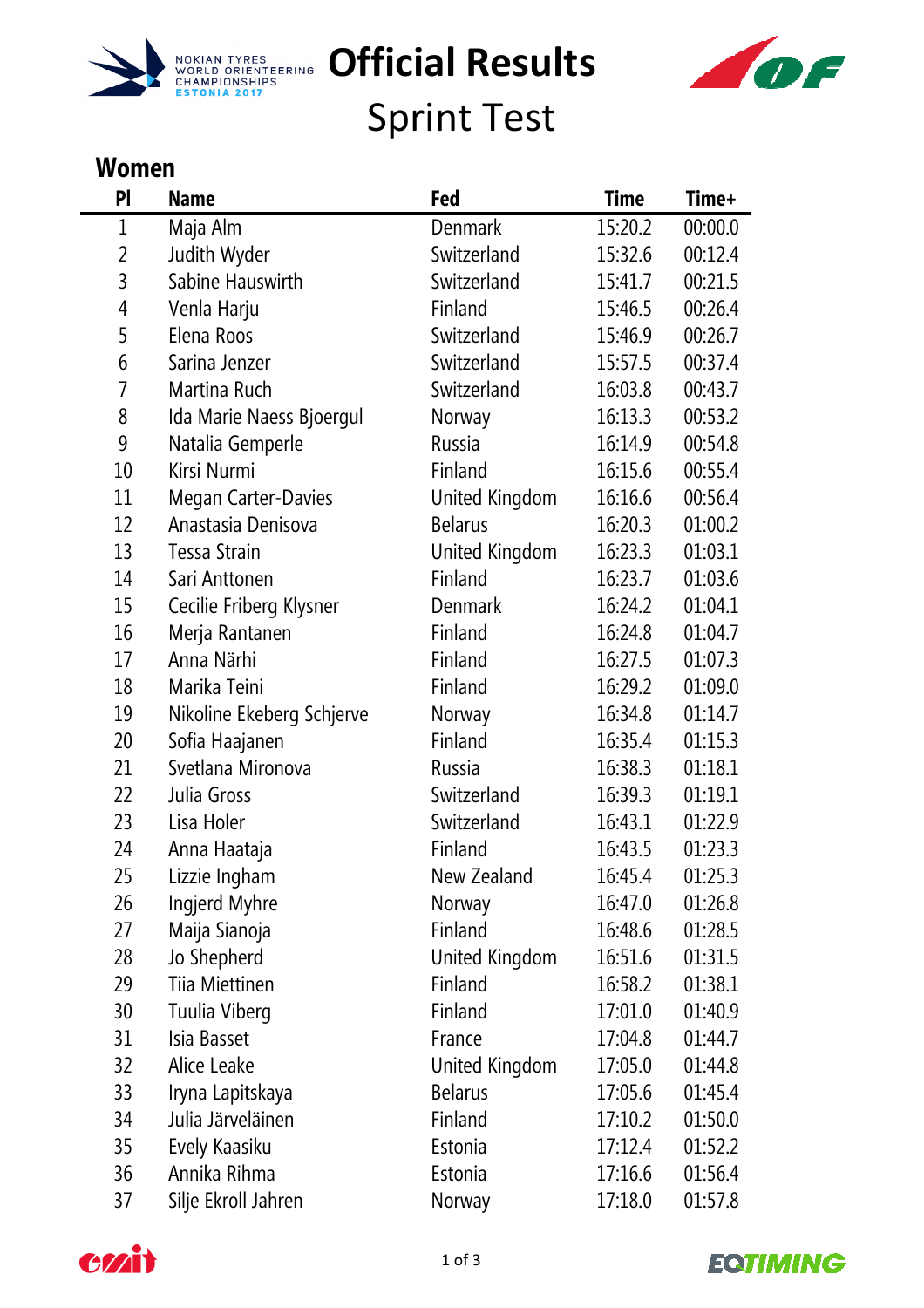



Sprint Test

## **Women**

| PI                | <b>Name</b>            | Fed            | <b>Time</b> | Time+   |
|-------------------|------------------------|----------------|-------------|---------|
| 38                | Siri Ulvestad          | Norway         | 17:21.7     | 02:01.5 |
| 39                | Sanni Kivelä           | Finland        | 17:21.9     | 02:01.7 |
| 40                | <b>Charlotte Ward</b>  | United Kingdom | 17:22.1     | 02:01.9 |
| 41                | Fanni Gyurko           | United Kingdom | 17:22.5     | 02:02.3 |
| 42                | Andrine Benjaminsen    | Norway         | 17:23.2     | 02:03.0 |
| 43                | Sina Tommer            | Switzerland    | 17:23.8     | 02:03.6 |
| 44                | Roosa Hämäläinen       | Finland        | 17:25.3     | 02:05.1 |
| 45                | Lone Karin Brochmann   | Norway         | 17:26.0     | 02:05.8 |
| 46                | Lotta Kirvesmies       | Finland        | 17:26.8     | 02:06.6 |
| 47                | Karoliina Sundberg     | Finland        | 17:28.4     | 02:08.2 |
| 48                | Liis Johanson          | Estonia        | 17:30.8     | 02:10.6 |
| 49                | Anine Ahlsand          | Norway         | 17:32.4     | 02:12.2 |
| 50                | Amanda Falck Weber     | <b>Denmark</b> | 17:33.2     | 02:13.0 |
| 51                | Susen Lösch            | Germany        | 17:33.7     | 02:13.5 |
| 52                | Johanna Hulkkonen      | Finland        | 17:38.3     | 02:18.2 |
| 53                | Caroline Gjøtterup     | <b>Denmark</b> | 17:40.1     | 02:20.0 |
| 54                | Lauriane Beauvisage    | France         | 17:41.0     | 02:20.9 |
| 55                | Isabelle Feer          | Switzerland    | 17:50.0     | 02:29.8 |
| 56                | Kine Hallan Steiwer    | Norway         | 17:51.9     | 02:31.8 |
| 57                | Olga Sluta             | <b>Ukraine</b> | 17:53.1     | 02:32.9 |
| 58                | Krystal Neumann        | Australia      | 17:58.2     | 02:38.1 |
| 59                | Arntraut Götsch        | Germany        | 18:01.7     | 02:41.5 |
| 60                | Kirstin Maxwell        | United Kingdom | 18:02.0     | 02:41.8 |
| 61                | Olena Fedorova         | <b>Ukraine</b> | 18:04.7     | 02:44.5 |
| 62                | Kristina Yakubkina     | <b>Belarus</b> | 18:08.5     | 02:48.4 |
| 63                | Anu Tuomisto           | Finland        | 18:10.1     | 02:49.9 |
| 64                | Ewa Gwozdz             | Poland         | 18:10.6     | 02:50.5 |
| 65                | Olena Pitirimova       | <b>Ukraine</b> | 18:12.1     | 02:52.0 |
| 66                | Jannina Gustafsson     | Finland        | 18:15.2     | 02:55.0 |
| 67                | Weronika Cych          | Poland         | 18:22.9     | 03:02.7 |
| 68                | Emilie Westli Andersen | Norway         | 18:24.2     | 03:04.0 |
| 69                | Margret Zimmermann     | Estonia        | 18:27.4     | 03:07.3 |
| 70                | Dorothea Müller        | Germany        | 18:35.7     | 03:15.5 |
| 71                | Laura Joonas           | Estonia        | 18:39.7     | 03:19.5 |
| $72 \overline{ }$ | Aislinn Prendergast    | Australia      | 18:51.9     | 03:31.8 |
| 73                | Kirti Rebane           | Estonia        | 19:15.0     | 03:54.9 |
| 74                | Sigrid Ruul            | Estonia        | 19:15.7     | 03:55.5 |